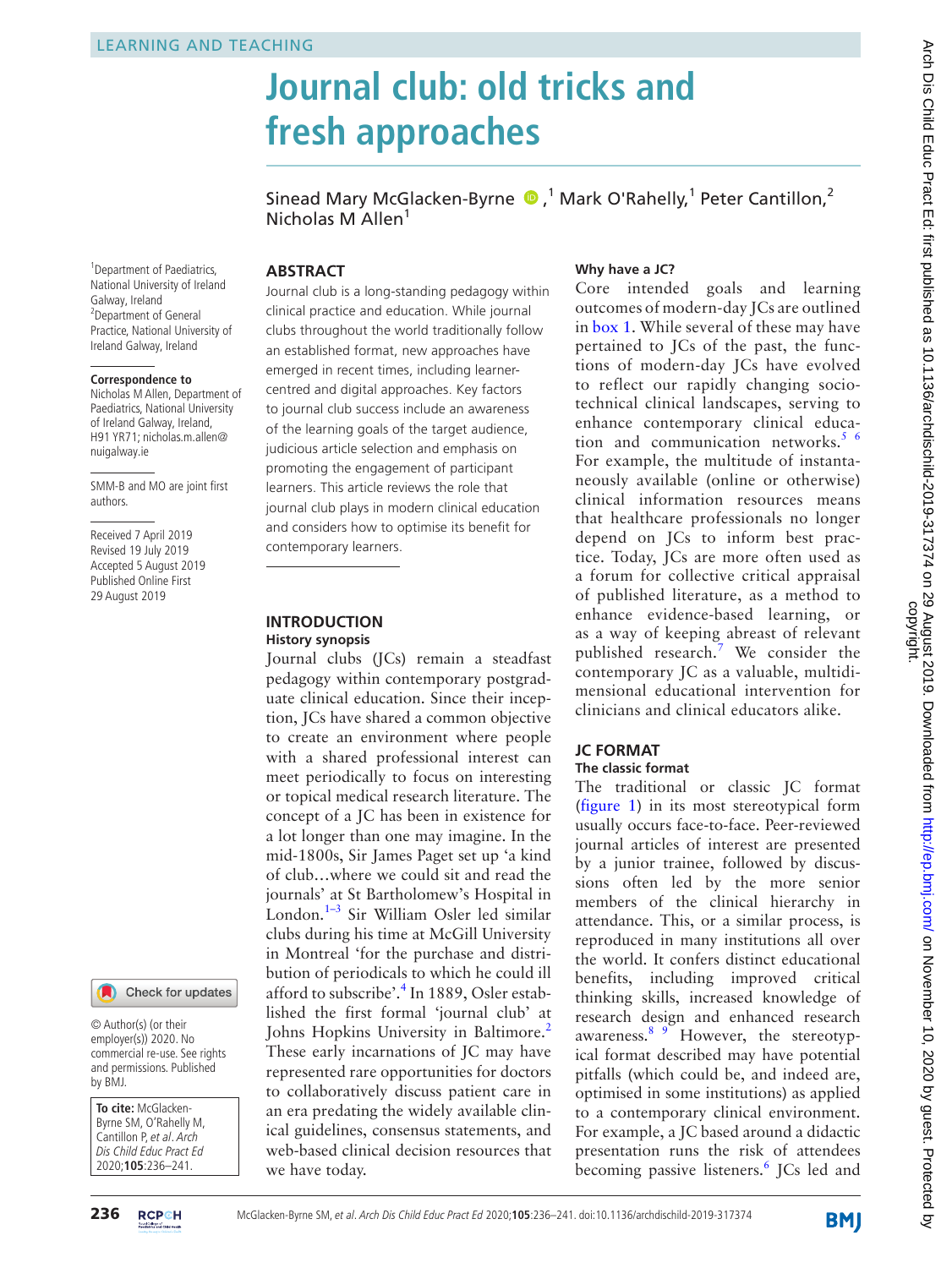# **Box 1 Proposed functions of contemporary journal clubs**

- <span id="page-1-0"></span>► Teaches critical appraisal of research design, biostatistics, and evidence quality.<sup>9 28 29</sup>
- ► Promotes evidence-based practice.<sup>[29 30](#page-5-0)</sup>
- Encourages lifelong learning.<sup>15</sup>
- $\blacktriangleright$  Develops leadership and presentation skills.<sup>[28](#page-5-1)</sup>
- ► Promotes mentorship and collaborative learning.<sup>12</sup>
- Disseminates new medical developments.<sup>12</sup>
- Broadens professional local and international networks.<sup>31</sup>32
- Inspires new research studies.

facilitated by senior clinicians may result in discussions dominated by those with more experienced viewpoints. Face-to-face meetings that adhere to rigid schedules do not suit healthcare professionals who work different shift patterns or who are geographically isolated.<sup>[10 11](#page-4-10)</sup>

# **Modern approaches to a classic format**

JC has a lot to offer contemporary learners as a medical pedagogy[.8 12 13](#page-4-5) Educational researchers view the potential of JC through the lens of educational theories that emphasise social learning, communities of practice and distributed leadership.<sup>14</sup> The central premise of the JC format can be built on to reflect the principles of contemporary clinical education approaches, which value collaboration, participation and learner engage-ment [\(figure](#page-1-1) 1; [box](#page-1-2) 2).<sup>[14 15](#page-4-11)</sup> Although JC design can be approached in a multitude of ways depending on the educational, institutional or departmental context, we consider more recent complementary approaches below, which may promote deeper learning and a wider reach for participants.



<span id="page-1-1"></span>**Figure 1** Examples of journal club (JC) formats. In practice, elements of the classic format can be incorporated into other formats, resulting in multiple potential hybrid approaches to JC that follow the guiding principles of JC design ([box 2](#page-1-2)) and that address the key issues important to consider when setting up a new JC [\(box 3](#page-2-0)).

# **Box 2 Guiding principles of journal club design**

- <span id="page-1-2"></span>► Guarantee both reputational safety and a challenging educational experience.
- ► Foster a safe learning environment, in which all participants can articulate areas of uncertainty, ask 'low level' questions, and share personal perspectives without fear of ridicule or censure.
- Balance learner/trainee autonomy against the learning needs of senior faculty.
- ► Allow learner/trainees the autonomy to develop their own learning experiences while also maintaining senior presence to facilitate and inform sessions.
- Customise educational design to the needs and requirements of the target group of learners.
- Exploit emerging communication technologies in order to enhance the reach, generalisability and effectiveness of the journal club experience.

### Learner-centred approach

JCs are more effective if they have a leader, but this leader must be chosen carefully.<sup>[8](#page-4-5)</sup> It is a fine balance between selecting an expert facilitator who could potentially dominate the discussion and choosing a junior learner who may not have the requisite understanding of the material to engagingly facilitate the session. However, nominating a mentor to guide juniors in selecting their own article and leading on its discussion facilitates a learner-centred experience that promotes engagement and gives ownership of the process to the learners.<sup>[9 15](#page-4-7)</sup> This requires advanced planning, enthusiasm of both supervisors and trainees and possibly a forum for regular, informal discussion between the junior and mentor to ensure that the JC meetings do not become stale.<sup>[1](#page-4-0)</sup>

# 'Flipped classroom' approach

A flipped classroom approach to JC involves circulating the article for discussion in advance, along with preparatory reading work.<sup>[6](#page-4-6)</sup> Ensuring pre-session engagement represents a specific challenge. Video or online interactive tutorials can facilitate this process.<sup>[16](#page-4-12)</sup> Distributing an appraisal tool along with the reading material may also help. For example, the Critical Appraisal Skills Programme (CASP) tools are freely available online and can aid JC attendees in the appraisal of randomised controlled trials as well as other relevant study designs (eg, case–control studies, cohort studies, qualitative research, etc).<sup>17</sup>

When successful, flipped classroom approaches translate to less time spent didactically presenting information and more time for collaborative discussion and questions. Often, this approach involves small group discussions, perhaps after a brief overview of the material at the outset. Small group discussions create an environment that encourages participants who otherwise may have been intimidated to step up and contribute. They also may help less knowledgeable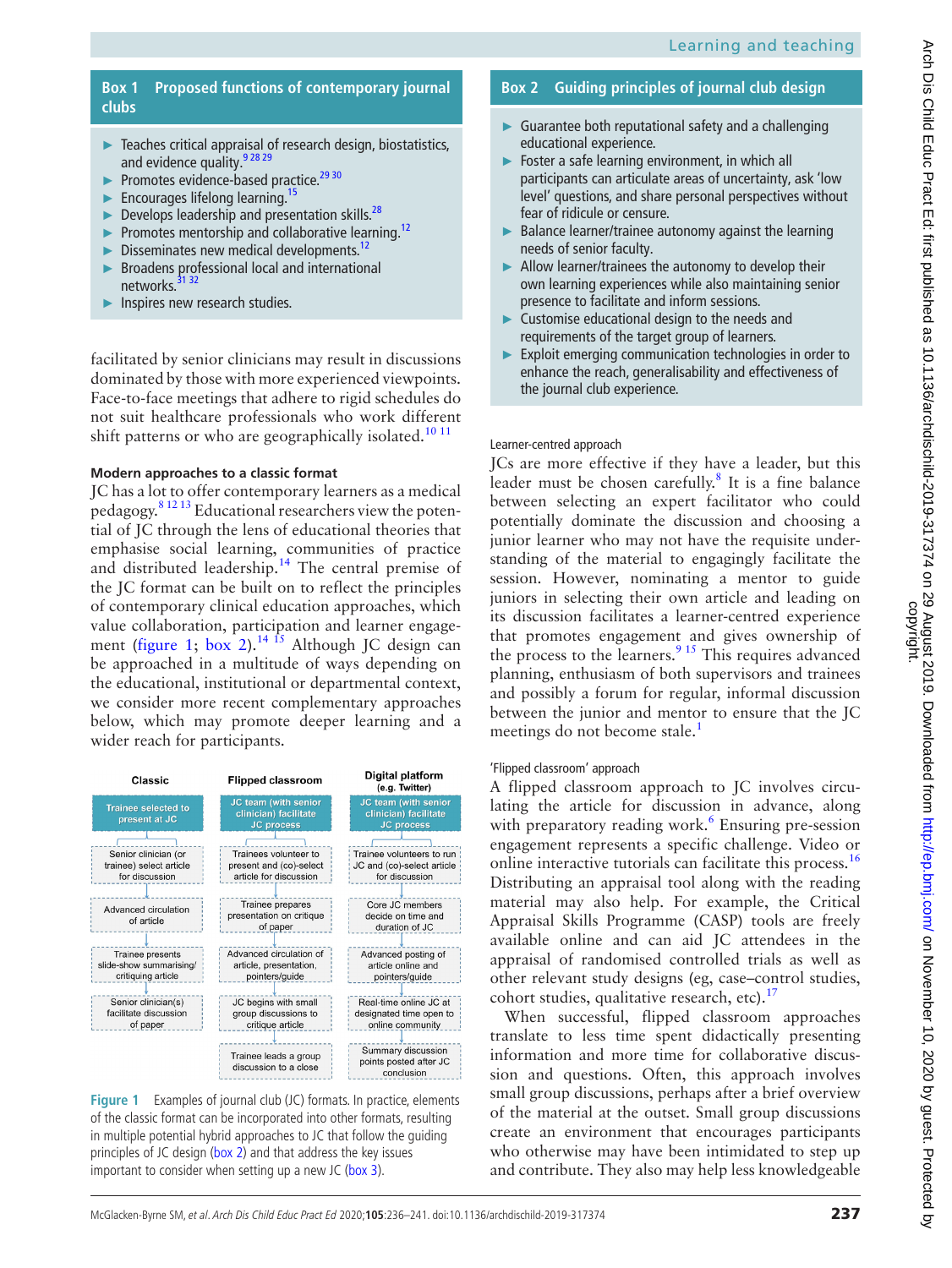# Learning and teaching

attendees learn from the more experienced members of the group.[18](#page-4-16) Small group approaches also help to break up the ingrained physical layout of a room; chairs laid out in rows are instead placed in circles and trainees who previously congregated down the back of the room are now dispersed within it. These changes alone may break down hierarchical boundaries that impede learning.

#### Digital platforms

The advent of digital technology has revolutionised the way healthcare professionals communicate with one another. Online platforms and social media tools now make it possible to traverse national and international boundaries.<sup>19</sup> Not surprisingly, a number of virtual  $\text{ICs}$ have emerged in recent years, starting first with online discussion boards, e-conferences and medical blogs.<sup>20</sup> The virtual journal club then shifted to social media platforms, with the first interactive Twitter journal club established in 2011 and an eruption of Twitter journal clubs since that span multiple specialities.<sup>[5 21](#page-4-3)</sup> For example, the first paediatric Twitter journal club, @ADC\_JC, was established in 2013 by *Archives of Disease in Childhood* and is still going strong today. Digital JCs are clearly popular and have the potential to spark discussion, disseminate best practice more widely and automatically result in an archived database of previous JC reviews. However, can the online JC learning experience emulate fully the socially constructed learning and knowledge gained from faceto-face interactions?

The most important consideration when developing any contemporary approach to JC is to ensure that its essential elements that have survived for decades are preserved while also harnessing digital connectivity and new educational approaches to our advantage, applicable locally or with wider reach. Some of the potential advantages and drawbacks to digital JC approaches are outlined in [table](#page-2-1) 1.

#### **Setting up a journal club**

In words of one of the first JC proponents, Sir William Osler: 'The very first step towards success in any occupation is to become interested in it'. While the

#### **Box 3 Optimising the journal club experience key considerations**

- <span id="page-2-0"></span>► **Identify your learners—**What are their clinical and academic backgrounds?
- ► **Ascertain the objective of your journal club (JC**)— What do your learners want to learn? Why?
- ► **Selecting an article—**What article types or concepts will spark discussion to achieve objective? Critical appraisal curriculum (see [table 2\)](#page-3-0)?
- ► **Develop JC structure that best suits your learners—** A classic, face-to-face JC? A virtual learning experience? Flipped classroom approach? Adapt hybrid model/aspects of each?
- ► **Decide the practicalities** How often will your JC meet, and where and when? Access to resource material (presentations, literature, eg, deposited in Dropbox, accessible computer drive, email). Can information services/librarian assist? Appraisal tools (why, which, how will it help?).
- ► **Decide how to promote JC engagement—**What will your learners best respond to? Free food? Mandatory attendance? Continuing medical education points/portfolio requirements? A learning experience facilitated and led by trainees? Seniors willing to provide feedback (eg, presentation skills, JC delivery and evolution)?
- **Develop JC resource,** for example, available material from previous good JCs and good quality material related to critical appraisal education/techniques (eg, websites, articles, books, prior presentations).
- ► **For digital platform JCs (eg, Twitter) consider:** Ensuring a clear moderator for the session.<sup>[11](#page-4-14)</sup> Promoting the JC in advance (eg, websites, social media platforms, potential discussion points). Register pre-decided hashtag & use to keep discussion on track (eg, #CochraneTrainees).<sup>3</sup> Retweeting comments of newcomers to validate their contributions.

various modern approaches to JC have a lot to offer contemporary learners as medical pedagogies, several key considerations must be addressed when setting up a new journal club in order to optimise its delivery and effectiveness [\(box](#page-2-0) 3).

<span id="page-2-1"></span>

| Journal club on digital platforms<br>Table 1                                                                                                                                                                                                                                                                                                                                                                                                                                                                                                                                                                                                                                                                                                                                                                                                                                                                                                                                                                                                                                                                                                                                                                                                                                                                                                          |                                                                                                                                                                                                                                                                                             |  |  |
|-------------------------------------------------------------------------------------------------------------------------------------------------------------------------------------------------------------------------------------------------------------------------------------------------------------------------------------------------------------------------------------------------------------------------------------------------------------------------------------------------------------------------------------------------------------------------------------------------------------------------------------------------------------------------------------------------------------------------------------------------------------------------------------------------------------------------------------------------------------------------------------------------------------------------------------------------------------------------------------------------------------------------------------------------------------------------------------------------------------------------------------------------------------------------------------------------------------------------------------------------------------------------------------------------------------------------------------------------------|---------------------------------------------------------------------------------------------------------------------------------------------------------------------------------------------------------------------------------------------------------------------------------------------|--|--|
| <b>Drawbacks</b><br><b>Advantages</b>                                                                                                                                                                                                                                                                                                                                                                                                                                                                                                                                                                                                                                                                                                                                                                                                                                                                                                                                                                                                                                                                                                                                                                                                                                                                                                                 |                                                                                                                                                                                                                                                                                             |  |  |
| $\triangleright$ May favour those who are more comfortable with digital technology, for example,<br>$\blacktriangleright$ Have the potential to disseminate best practice more widely<br>$\blacktriangleright$ Participants can join more than one journal club (JC), for example, a<br>digital, specialty-specific JC<br>posts)<br>• Can spark national or international connections and collaborations<br>$\triangleright$ Provides opportunities to invite international experts to participate <sup>32</sup><br>Real-time journal clubs may be too 'rapid fire' and difficult to follow<br>▶ Potential participants who are geographically isolated can join an<br>Asynchronous discussion may lose momentum or pose a logistic problem (eg.<br>online community of practice at a place of their choosing<br>participation across time zones)<br>Allows flexible engagement outside of a strict schedule that may<br>$\triangleright$ Joining an online community as a newcomer may prove daunting for some<br>promote attendance among busy, for example, shift working,<br>learners <sup>11</sup><br>disproportionately to discussions $^{29}$<br>► Potentially susceptible to undisclosed conflicts of interest or commercial influences<br>▶ Provides an opportunity for JC engagement for those not usually<br>involved in academic medicine | potentially lead to less oversight from more expert senior member (unchecked inaccurate<br>Limited (eq. 280-character Tweets) may not be enough to express critical viewpoint <sup>21</sup><br>Hierarchical boundaries may still exist, for example, senior clinicians may still contribute |  |  |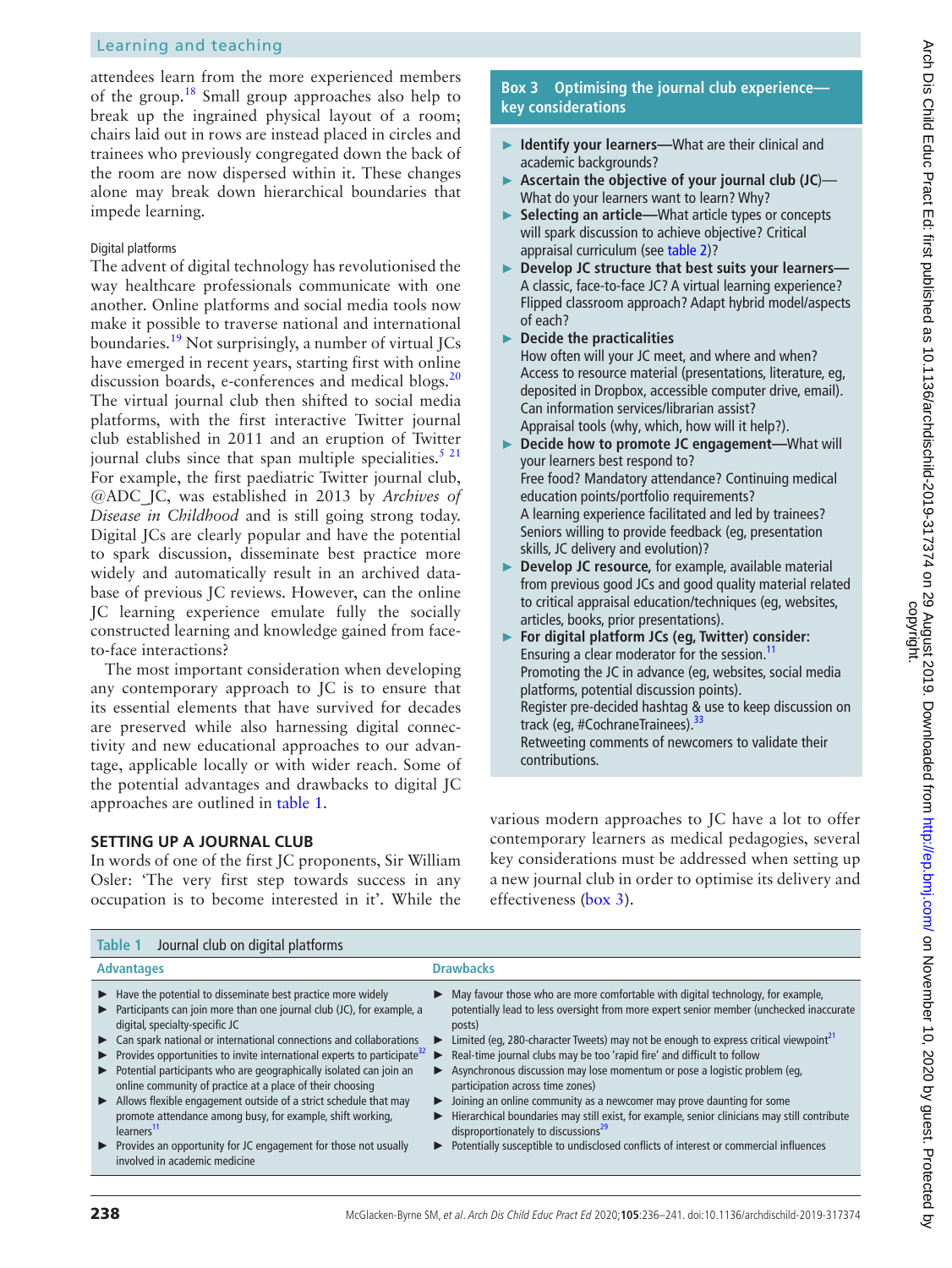<span id="page-3-0"></span>

| Clinical Journal club material<br>Table 2                                                         |                                                                                              |                                                                                                                                                                                                                                                                                             |
|---------------------------------------------------------------------------------------------------|----------------------------------------------------------------------------------------------|---------------------------------------------------------------------------------------------------------------------------------------------------------------------------------------------------------------------------------------------------------------------------------------------|
| <b>Material type</b>                                                                              | <b>Examples</b>                                                                              | <b>Comment</b>                                                                                                                                                                                                                                                                              |
| Original clinical research                                                                        | Meta-analyses, systematic reviews,<br>randomised controlled trials,<br>observational studies | Articles higher on "Evidence Pyramid", from high impact journals and<br>recent (eg, <1 year) have higher likelihood of changing practice.<br>Promote understanding of evidence hierarchy and critical appraisal<br>curriculum.<br>Discuss 'lower impact' similar study designs to compare.* |
|                                                                                                   | Case reports/series, N-of-1 trials,<br>qualitative research                                  | May also demonstrate important, new or emerging clinically useful<br>concepts (despite 'lower' position on "Evidence Pyramid").                                                                                                                                                             |
| Basic or translational scientific<br>research                                                     | Articles with upcoming potential to<br>influence clinical care                               | Keep clinician informed of scientific advances.<br>May be more relevant in academic/research active departments.<br>For example, "Testable antiarrhythmic therapy for long-QT syndrome<br>using a patient-specific cellular model. Eur Heart J 2018;39(16)".                                |
| Topic updates or overview of<br>relevant clinical concept<br>(combine with evidence<br>appraisal) | Evidence-based guidelines (peer<br>reviewed)                                                 | Overview of predefined clinical condition; could provide consensus<br>recommendations.<br>Benefit all members of JC/other MDT members.                                                                                                                                                      |
|                                                                                                   | Narrative reviews (peer reviewed)                                                            | A state of the art review may identify gaps in literature, ideas (opinion-<br>based quidance) for practice and research.                                                                                                                                                                    |
|                                                                                                   | Conference summary                                                                           | Attendees of a conference present overview of 'what's new'/emerging,<br>hot topics; generating discussion for practice and research.                                                                                                                                                        |
| Online 'informal' material                                                                        | Forums, blogs, social media platforms,<br>websites                                           | Compare practices or research design.<br>Raise awareness or discuss controversy for example, evidence base or<br>lack of, for certain practices.                                                                                                                                            |

Decide on focus of your JC. What material will suit learners? Consider other material periodically. Consider involving interdisciplinary professionals. \*Consider a curriculum-based approach, as well as discussion of less well-designed studies, in order to highlight common possible pitfalls when interpreting data or conducting different types of research studies.

JC, journal club; MDT, multidisciplinary team members.

#### **Consider who your learners are**

Creating a JC from scratch represents an opportunity to design a JC that best suits its learners. A key starting point is carefully considering the individual and collective needs of the attendees, taking into account their career goals and varying clinical and academic experience and mapping learning outcomes accordingly.<sup>22</sup> Hospitalbased JCs often focus on developing critical appraisal skills, enhancing evidence-based practice and understanding the hierarchy of evidence. Therefore, many JCs in turn reflect 'Evidence-Based Medicine' curricula.<sup>23</sup> In choosing articles, generally those published in high impact journals that are recent, paradigm changing and have the potential to influence clinical practice make for the bulk of good JC discussion material.

Just as every clinical question, research question or discovery cannot be answered by studies outlined in the typical 'Evidence Pyramid' and critical appraisal thereof, JC material may vary depending on context or even week. JCs still help to keep teams and individuals up to speed with topical and important research themes and, for example, material may also include case descriptions, qualitative research, clinical practice guidelines and review articles of major impor-tance [\(table](#page-3-0)  $2$ ).<sup>[24](#page-4-21)</sup> Attendees involved in academia and scientific research may also be interested in translational research approaches. Occasional reviews of recent conferences or discussions around the evidence base for alternative or even controversial approaches in medicine may also appeal to attendees. While

attendees 'rotating through' general paediatrics and its subspecialties may find these former approaches most relevant, medical JCs also represent an excellent opportunity for interprofessional education and learning, and so can be attended by and tailored towards multidisciplinary professionals.<sup>[25](#page-4-22)</sup>

#### **Encouraging attendance and engagement**

The first step in creating a sustainable, effective JC that engages a learner group is to identify a core team to assist with the design process. This team should consist of genuinely enthusiastic, engaged junior learners and senior clinicians who are willing to act as facilitators of the JC process. $8^{14}$  This team can then consider the key ingredients relevant to the learning contexts of their JC group.

The optimal size of journal club has yet to be determined, though at least eight attendees has been suggested for JCs at departmental level. The optimal execution of larger (eg, hospital-wide critical appraisal rounds) may differ, for example, more or less formal boundaries, participant and attendee roles, depending on group size.<sup>[22 26](#page-4-19)</sup> Provision of food has been debated and has been associated with increased attendance.<sup>[8](#page-4-5)</sup> Mandatory attendance has also been suggested to promote attendance, as has using JC to fulfil continuing medical education or 'e-portfolio' requirements. However, being physically present does not equal engagement, $8^{27}$  and while these incentives are useful to consider, the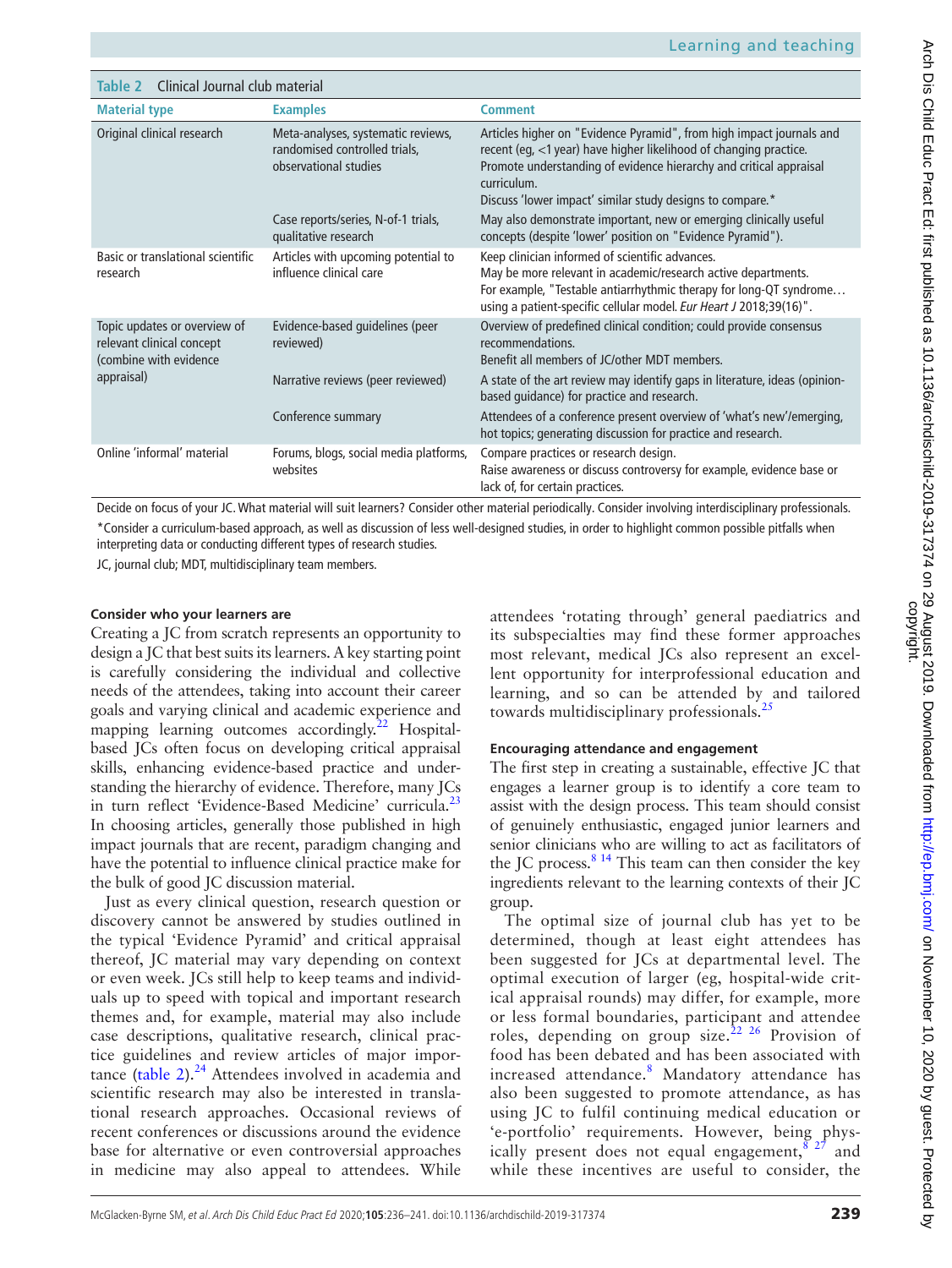# Learning and teaching

emphasis should be placed on actively engaging the target audience so that they realise there is something of value to be learnt during the sessions.

#### **Conclusion**

JCs remain a potentially powerful pedagogy within postgraduate clinical education in an era of abundant and instantly available clinical information resources. A JC based on several guiding principles will help ensure that learners engage with and attend JC for the sake of learning. Key to JC success include:

- Considering who the learners are and what they wish to learn.
- ► Ensuring that learning is social, collaborative, and not hampered by hierarchical boundaries.
- ► Combining key elements of the classic JC format with new educational approaches to suit the needs of contemporary learners.
- ► Harnessing the advantages of digital connectivity.

#### **What this study adds**

#### **What is already known on this topic**

 $\blacktriangleright$  Journal club is a long-established pedagogy within clinical education.

#### **What this article adds**

► New approaches and formats to group learning have emerged in recent years in response to the changing educational and workplace environments and cultures. Modern technology has allowed journal club to be adapted to continue to play an important role in contemporary clinical education for today's learners.

**Contributors** SMB and MOR acquired, analysed and interpreted data for this study (literature review), drafted the article, co-wrote the article and wrote and revised subsequent drafts of the article. PC contributed to the content of the article, critically reviewed the article for important intellectual content and edited the article. NA conceptualised the study, supervised the study, contributed to the article, critically reviewed the article for important intellectual content and edited the article.

**Funding** The authors have not declared a specific grant for this research from any funding agency in the public, commercial or not-for-profit sectors.

**Competing interests** None declared.

**Patient consent for publication** Not required.

**Ethics approval** Hospital ethics approval was not requested due to study design.

**Provenance and peer review** Not commissioned; externally peer reviewed.

#### **ORCID iD**

Sinead Mary McGlacken-Byrne<http://orcid.org/0000-0002-4289-0852>

#### **References**

- <span id="page-4-0"></span>1 Topf JM, Sparks MA, Phelan PJ, *et al*. The evolution of the Journal Club: from Osler to Twitter. *[Am J Kidney Dis](http://dx.doi.org/10.1053/j.ajkd.2016.12.012)* 2017;69:827–36.
- <span id="page-4-2"></span>2 Linzer M. The Journal Club and medical education: over one hundred years of unrecorded history. *[Postgrad Med J](http://dx.doi.org/10.1136/pgmj.63.740.475)* 1987;63:475–8.
- 3 Paget S. *Memoirs and letters of Sir James Paget*. London Longmans: Green and Co, 1901.
- <span id="page-4-1"></span>4 Cushing H. *The life of Sir William Osler Oxford*. Oxford University Press, 1926.
- <span id="page-4-3"></span>5 Reich ES. Researchers tweet technical talk. *[Nature](http://dx.doi.org/10.1038/474431a)* 2011;474:431.
- <span id="page-4-6"></span>6 Bounds R, Boone S. The flipped Journal Club. *[West J Emerg](http://dx.doi.org/10.5811/westjem.2017.11.34465)  [Med](http://dx.doi.org/10.5811/westjem.2017.11.34465)* 2018;19:23–7.
- <span id="page-4-4"></span>7 Dirschl DR, Tornetta, P, Bhandari M. Designing, conducting, and evaluating Journal clubs in orthopaedic surgery. *[Clin](http://dx.doi.org/10.1097/01.blo.0000081203.51121.25)  [Orthop Relat Res](http://dx.doi.org/10.1097/01.blo.0000081203.51121.25)* 2003;413:146–57.
- <span id="page-4-5"></span>8 Deenadayalan Y, Grimmer-Somers K, Prior M, *et al*. How to run an effective Journal Club: a systematic review. *[J Eval Clin](http://dx.doi.org/10.1111/j.1365-2753.2008.01050.x)  [Pract](http://dx.doi.org/10.1111/j.1365-2753.2008.01050.x)* 2008;14:898–911.
- <span id="page-4-7"></span>9 Honey CP, Baker JA. Exploring the impact of Journal clubs: a systematic review. *[Nurse Educ Today](http://dx.doi.org/10.1016/j.nedt.2010.12.020)* 2011;31:825–31.
- <span id="page-4-10"></span>10 Rogers R, Mattu A, WInters M, *et al*. *Practical teaching in emergency medicine Oxford*. UK: Wiley-Blackwell, 2012.
- <span id="page-4-14"></span>11 Lizarondo L, Kumar S, Grimmer-Somers K. Online Journal clubs: an innovative approach to achieving evidence-based practice. *[J Allied Health](http://www.ncbi.nlm.nih.gov/pubmed/20216996)* 2010;39:e17–22.
- <span id="page-4-9"></span>12 Gottlieb M, King A, Byyny R, *et al*. Journal Club in residency education: an evidence-based guide to best practices from the Council of emergency medicine residency directors. *[West J](http://dx.doi.org/10.5811/westjem.2018.4.37507)  [Emerg Med](http://dx.doi.org/10.5811/westjem.2018.4.37507)* 2018;19:746–55.
- 13 Judd S, Antaki F. Approach to presenting a clinical Journal Club. *[Gastroenterology](http://dx.doi.org/10.1053/j.gastro.2014.04.024)* 2014;146:1591–3.
- <span id="page-4-11"></span>14 Quinn EM, Cantillon P, Redmond HP, *et al*. Surgical Journal Club as a community of practice: a case study. *[J Surg Educ](http://dx.doi.org/10.1016/j.jsurg.2013.12.009)* 2014;71:606–12.
- <span id="page-4-8"></span>15 Kattan JA, Apostolou A, Al-Samarrai T, *et al*. Beyond content: leadership development through a Journal Club. *[Am J Prev](http://dx.doi.org/10.1016/j.amepre.2014.06.023)  [Med](http://dx.doi.org/10.1016/j.amepre.2014.06.023)* 2014;47(5 Suppl 3):S301–5.
- <span id="page-4-12"></span>16 Jensen JL, Holt EA, Sowards JB, *et al*. Investigating strategies for Pre-Class content learning in a flipped classroom. *[J Sci](http://dx.doi.org/10.1007/s10956-018-9740-6)  [Educ Technol](http://dx.doi.org/10.1007/s10956-018-9740-6)* 2018;27:523–35.
- <span id="page-4-13"></span>17 CASP. Critical appraisal of systematic reviews. critical appraisal skills programme; 2018.
- <span id="page-4-16"></span>18 Vgotsky L,Cole M, John-Steiner V, Scribner S, *et al*, eds. *Mind in society: the development of higher psychological processes*. Cambridge, MA: Harvard University Press, 1978.
- <span id="page-4-17"></span>19 Lewis B, Rush D. Experience of developing Twitter-based communities of practice in higher education. *[Research in](http://dx.doi.org/10.3402/rlt.v21i0.18598)  [Learning Technology](http://dx.doi.org/10.3402/rlt.v21i0.18598)* 2013;21.
- <span id="page-4-18"></span>20 Yang PR, Meals RA. How to establish an interactive eConference and eJournal Club. *[J Hand Surg Am](http://dx.doi.org/10.1016/j.jhsa.2013.10.004)* 2014;39:129–33.
- <span id="page-4-15"></span>21 Thangasamy IA, Leveridge M, Davies BJ, *et al*. International urology Journal Club via Twitter: 12-month experience. *[Eur](http://dx.doi.org/10.1016/j.eururo.2014.01.034)  [Urol](http://dx.doi.org/10.1016/j.eururo.2014.01.034)* 2014;66:112–7.
- <span id="page-4-19"></span>22 Harris J, Kearley K, Heneghan C, *et al*. Are Journal clubs effective in supporting evidence-based decision making? A systematic review. BEME guide No. 16. *[Med Teach](http://dx.doi.org/10.3109/0142159X.2011.530321)* 2011;33:9– 23.
- <span id="page-4-20"></span>23 Mohr NM, Stoltze AJ, Harland KK, *et al*. An evidence-based medicine curriculum implemented in Journal Club improves resident performance on the Fresno test. *[J Emerg Med](http://dx.doi.org/10.1016/j.jemermed.2014.09.011)* 2015;48:222–9.
- <span id="page-4-21"></span>24 Hartzell JD, Veerappan GR, Posley K, *et al*. Resident run Journal Club: a model based on the adult learning theory. *[Med](http://dx.doi.org/10.1080/01421590802516723)  [Teach](http://dx.doi.org/10.1080/01421590802516723)* 2009;31:e156–61.
- <span id="page-4-22"></span>25 Plastow NA, Boyes C. Unidisciplinary continuing professional development in a multidisciplinary world: experiences from practice. *Work Based Learning in Primary Care* 2006;4:322– 44.